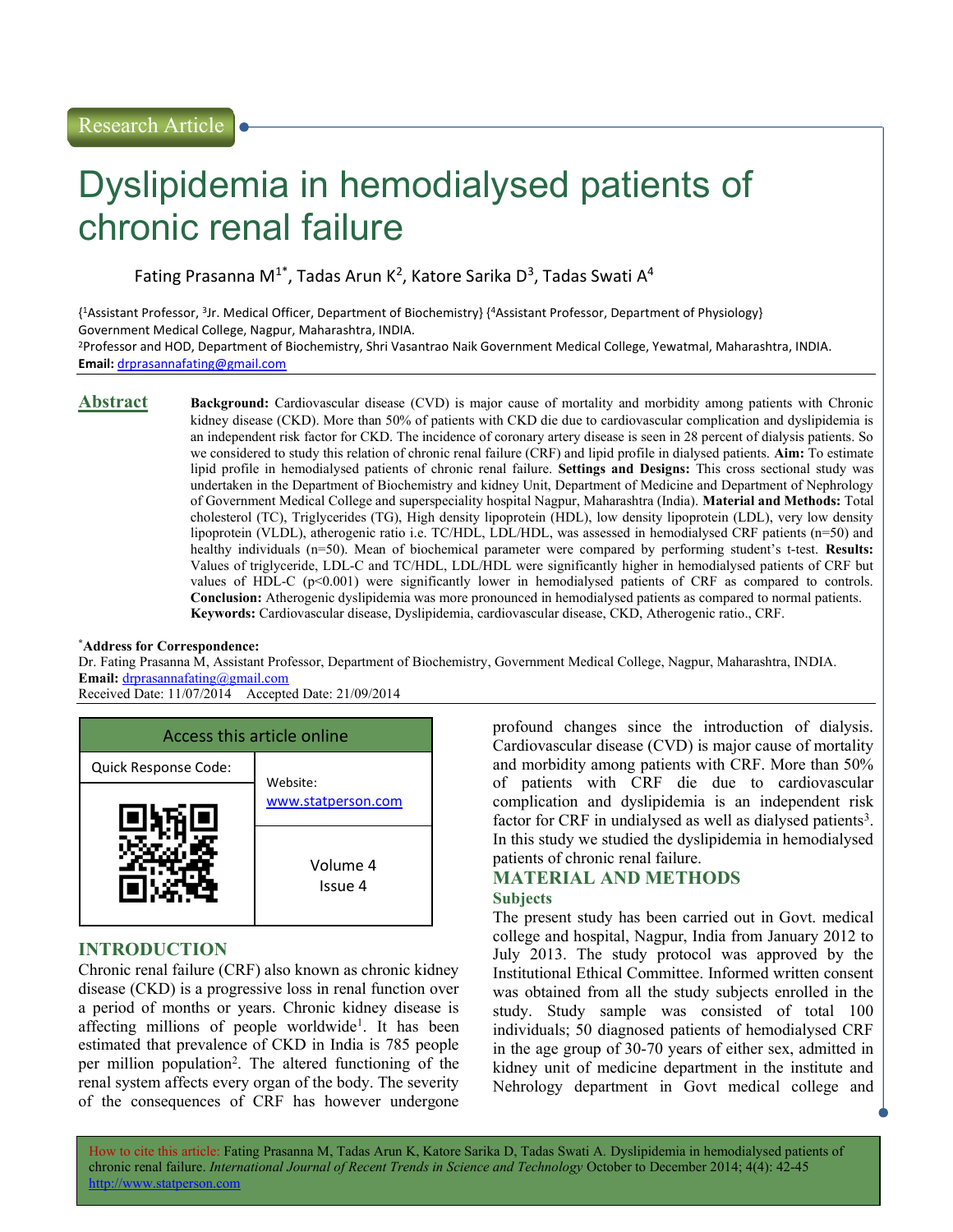superspeciality hospital, Nagpur and 50 age and sex matched controls were also selected for study. Inclusion Criteria

- Diagnosed patients with CRF
- Age  $>30$  yrs and  $<70$ yrs
- Patients on hemodialysis for more than 3 months
- Exclusion Criteria
	- Age  $<$  30 yrs and  $>70$ yrs
	- Patients on peritoneal dialysis
	- Nephrotic syndrome
	- Ischemic heart disease
	- Hepatic diseases
	- Hypothyroidism
	- Familial hypercholesterolemia
	- Patients on hyperlipidemic drugs
	- Those who did not consent to participate in the study.

#### Sample Collection

Five ml of venous blood samples were collected from the subjects in plain bottles after an overnight fast of 12

hours. The samples were allowed to stand for half an hour. The serum was separated and serum lipid profile was estimated on the same day.

### Laboratory Analysis

Estimation of serum cholesterol was done with the kit based on cholesterol oxidase peroxidase (End Point) method<sup>4</sup> . Triglyceride estimation was done with the kit based on Glycerol 3 phosphate oxidase peroxidase (End Point) method<sup>5</sup>. HDL-C estimation was done with the kit based on precipitation method<sup>6</sup>. The estimation was done on TRANSASIA ERBA CHEM‐5 Plus Semi‐Automatic Analyzer. LDL-C was calculated by Friedewald's formula<sup>7</sup>.

#### Statistical Analysis

Statistical data was recorded on Microsoft Excel programme. Data was analysed by using statistical software STATA version 10.0 All continuous variables were presented as mean  $\pm$  standard deviation. Lipid parameters in two groups were compared by performing student t-test.

| Table 1: Lipid profile in hemodialysed patients of CRF and Controls |                                                                                                                                                                                                                                                                                                                                                                                                                                                                                                                            |                                         |                |  |
|---------------------------------------------------------------------|----------------------------------------------------------------------------------------------------------------------------------------------------------------------------------------------------------------------------------------------------------------------------------------------------------------------------------------------------------------------------------------------------------------------------------------------------------------------------------------------------------------------------|-----------------------------------------|----------------|--|
| <b>Variable</b>                                                     | Control Group I (n=50) (Mean+ SD)                                                                                                                                                                                                                                                                                                                                                                                                                                                                                          | Hemodialysed Group II (n=50) (Mean+ SD) | <b>P</b> Value |  |
| Triglycerides (mg%)                                                 | 134.4+22.70                                                                                                                                                                                                                                                                                                                                                                                                                                                                                                                | 242.4+24.57***                          | < 0.001        |  |
| Total Cholestrol (mg%)                                              | 176.4+22.42                                                                                                                                                                                                                                                                                                                                                                                                                                                                                                                | 183.2+14.29                             | >0.05          |  |
| $HDL-C$ (mg%)                                                       | 42.56+9.01                                                                                                                                                                                                                                                                                                                                                                                                                                                                                                                 | $27.62 + 3.20***$                       | < 0.001        |  |
| $LDL-C$ (mg%)                                                       | 106.9+22.79                                                                                                                                                                                                                                                                                                                                                                                                                                                                                                                | 107.1+13.90                             | >0.05          |  |
| VLDL-C (mg%)                                                        | 26.89+4.54                                                                                                                                                                                                                                                                                                                                                                                                                                                                                                                 | 48.48+4.91                              | < 0.001        |  |
|                                                                     | $\alpha=1$ $\Rightarrow$ $\beta$ $\rightarrow$ $\alpha$ $\rightarrow$ $\alpha$ $\rightarrow$ $\alpha$ $\rightarrow$ $\alpha$ $\rightarrow$ $\alpha$ $\rightarrow$ $\alpha$ $\rightarrow$ $\alpha$ $\rightarrow$ $\alpha$ $\rightarrow$ $\alpha$ $\rightarrow$ $\alpha$ $\rightarrow$ $\alpha$ $\rightarrow$ $\alpha$ $\rightarrow$ $\alpha$ $\rightarrow$ $\alpha$ $\rightarrow$ $\alpha$ $\rightarrow$ $\alpha$ $\rightarrow$ $\alpha$ $\rightarrow$ $\alpha$ $\rightarrow$ $\alpha$ $\rightarrow$ $\alpha$ $\rightarrow$ |                                         |                |  |

 $*=(p<0.05);$   $**=(p<0.01);$   $***=(p<0.001).$  n=Number of subjects; SD= Standard deviation

#### RESULTS AND ANALYSIS

The table (I) shows serum lipid profile in controls and hemodialysed patients of CRF. There was higher serum triglyceride observed in hemodialysed patients of CRF as compared to controls  $(p<0.001)$ . There was low serum HDL-C observed in patients of hemodialysed CRF as compared to controls  $(p<0.001)$ . There was higher serum VLDL-C observed in patients of hemodialysed CRF as compared to controls and the difference was statistically highly significant (p<0.001). There was higher serum total cholesterol observed in hemodialysed CRF patients as compared to controls but the difference was statistically non significant (p>0.05). There was higher serum LDL-C observed in patients of hemodialysed CRF as compared to controls but the difference was statistically non significant (p>0.05). Table II shows the atherogenic ratio. The serum LDL-C/HDL-C and serum TC/HDL-C were higher observed in patients of hemodialysed CRF as compared to controls (p<0.001).

Table 2: Atherogenic ration in hemodialysed patients of CRF and controls

| <b>Variable</b> | Control Group I (n=50) (Mean+ SD) | Hemodialysed Group II (n=50) (Mean+ SD) | <b>P</b> Value |
|-----------------|-----------------------------------|-----------------------------------------|----------------|
| LDL-C/HDL-C     | $2.65 + 0.91$                     | $3.92 + 0.67***$                        | < 0.001        |
| TC/HDL-C        | $4.31 + 1.05$                     | $6.70 + 0.84***$                        | < 0.001        |

\*= (p<0.05); \*\*= (p<0.01); \*\*\*=(p<0.001). n=Number of subjects; SD= Standard deviation

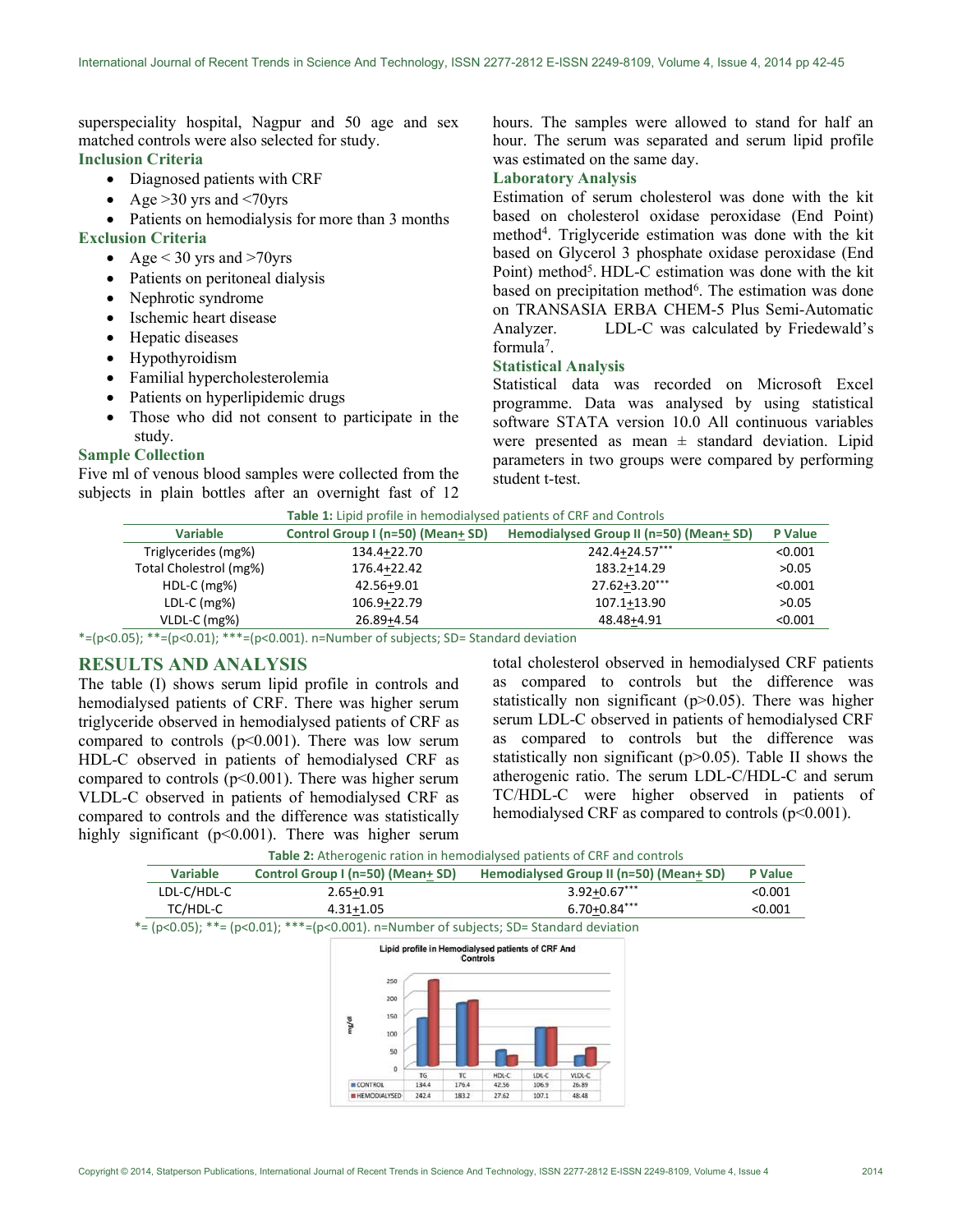#### DISCUSSION

It was suggested that, the most important pathophysiological mechanism underlying the development of hypertriglyceridemia in CKD was accumulation of triglyceride rich lipoproteins i.e. VLDL, IDL, chylomicrons and their remnants, either due to increased synthesis (promoted by insulin resistance) or decreased catabolism. But the decreased catabolism was found to be main mechanism. It was also supported by Lacquaniti A *et al*  $\frac{8}{5}$ , Tsimihodimos V *et al*  $\frac{9}{5}$  and Wanner C et  $al^{10}$ . Several authors have suggested that the primary metabolic defect appears to be a defective catabolism of triglyceride rich lipoproteins (primarily VLDL) by the enzymes lipoprotein lipase and hepatic lipase $11,12$ . In previous studies it was found that in CRF, there were metabolic abnormalities of plasma lipoproteins. This alteration in protein structure of lipoprotein is due to protein carbonylation and accumulation of advanced glycation end products in the patients of CRF13,14. Lower HDL mean value is primarily due to CRF induced dysregulation of several important proteins i.e. LCAT, CETP, ACAT, and apo A I and apo AII 15-21.The probable mechanism of hypertriglyceridemia in hemodialysed patients is due to the repeated use of heparin as an anticoagulant affecting lipoprotein metabolism. Heparin releases LPL from the endothelial surface and thus its chronic use may result in LPL depletion and defective  $catabolism$  of triglyceride rich lipoproteins<sup>22</sup>. Hemodialysed patients exhibit a more atherogenic lipid profile, such as increased serum TG and decreased apolipoprotein (apo) A and/or HDL-C than healthy controls without chronic kidney disease (CKD). These findings were supported by Solski J et al  $(2000)^{23}$ , Jeong TK et al  $(1998)^{24}$ , Siamopoulos KC et al  $(1995)^{25}$ and Steele J *et al* (1989)<sup>26</sup>.

#### CONCLUSION

From our study, it appears that there is a derangement of lipid profile in hemodialysed CRF patients. We propose that regular estimation, at least twice yearly; of lipid profile in these patients may help to correct these parameters at earliest and will save patients from the disastrous effects like cardiovascular diseases and stroke.

#### REFERANCES

- 1. Angelantonio ED, Danesh J, Eiriksdottir G, Gudnason V. Renal Function and Risk of Coronary Heart Disease in General Populations: New Prospective Study and Systematic Review PLoS Medicine September 2007; 4(9):1497-1507 www.plosmedicine.org
- 2. Sanjay Kumar Agarwal, Suresh Chand Dash, Mohammad Irshad, Sreebhuasn Raju, Ravinder Singh and Ravinder

Mohan Pandey Prevalence of chronic renal failure in adults in Delhi, India. Nephrol Dial Transplant (2005) 20: 1638–1642

- 3. Kaya Y, Ari E, Demir H, Soylemez N, Cebi A, Alp H et al. Accelerated atherosclerosis in haemodialysis patients; correlation of endothelial function with oxidative DNA damage, Nephrol Dial Transplant (2012) 27: 1164–1169.
- 4. Cholesterol reagent set [Kit insert]. Thane (India): Accurex Biomedical Pvt. Ltd; 2009
- 5. Triglyceride reagent set [Kit insert]. Thane (India): Accurex Biomedical Pvt. Ltd; 2009.
- 6. HDL-cholesterol reagent set [Kit insert]. Thane (India): Accurex Biomedical Pvt. Ltd; 2009.
- 7. Friedewald WT, Levy RI, Fredrickson DS. Estimation of the concentration of low-density lipoprotein cholesterol in plasma, without use of the preparative ultracentrifuge. Clin Chem 1972; 18:499-502.
- 8. Lacquaniti A, Bolignano D, Donato V, Bono C, Fazio MR, Buemi M. Alterations of Lipid Metabolism in Chronic Nephropathies: Mechanisms, Diagnosis and Treatment. Kidney Blood Press Res 2010; 33:100–10.
- 9. Tsimihodimos V, Dounousi E, Siamopoulos KC. Dyslipidemia in Chronic Kidney Disease: An approach to pathogenesis and treatment. Am J Nephrol 2008; 28:958- 73.
- 10. Wanner C. Importance of hyperlipidaemia and therapy in renal patients. Nephrol Dial Transplant 2000; 15(5):92–6.
- 11. Blaton V. Dyslipidemia at chronic renal failure. eJIFCC 2009; 20(1):58-68.
- 12. Chan DT, Dogra GK, Irish AB. Chronic kidney disease delays VLDL apoB-100 particle catabolism: potential role of apoC-III. J Lipid Res 2009; 50:2524-31.
- 13. Galli F, Benedetti S, Floridi A et al. Glycoxidation and inflammatory markers in patients on treatment with PMMA-based protein-leaking dialyzers.Kidney Int2005; 67:750–759
- 14. Himmelfarb J, McMonagle E. Albumin is the major plasma protein target of oxidant stress in uremia.Kidney Int2001;60:358–363
- 15. Guarnieri GF, Moracchiello M, Campanacci L,Ursini F, Ferri L, Valente M et al. Lecithin cholesterol acyltransferase (LCAT) activity in chronic uremia. Kidney Int Suppl 1978; 8:S26–S30.
- 16. McLeod R, Reeve CE, Frohlich J. Plasma lipoproteins and lecithin:cholesterol acyltransferase distribution in patients on dialysis. Kidney Int 1984;25: 683– 688
- 17. Shoji T, Nishizawa Y, Nishitani H, Billheimer JT, Sturley SL. Impaired metabolism of high density lipoprotein in uremic patients. Kidney Int 1992; 41:1653– 1661.
- 18. Kimura H, Miyazaki R, Imura T, Masunaga S, Suzuki S, Gejyo F et al. Hepatic lipase mutation may reduce vascular disease prevalence in hemodialysis patients with high CETP levels. Kidney Int 2003; 64:1829–1837.
- 19. Vaziri ND, Liang K, Parks JS. Downregulation of lecithin: cholesterol acyltransferase (LCAT) in chronic renal failure.Kidney Int 2001; 59:2192– 2196.
- 20. Vaziri ND, Sato T, Liang K. Molecular mechanism of altered cholesterol metabolism in focal glomerulosclerosis. Kidney Int 2003;63:1756 –1763